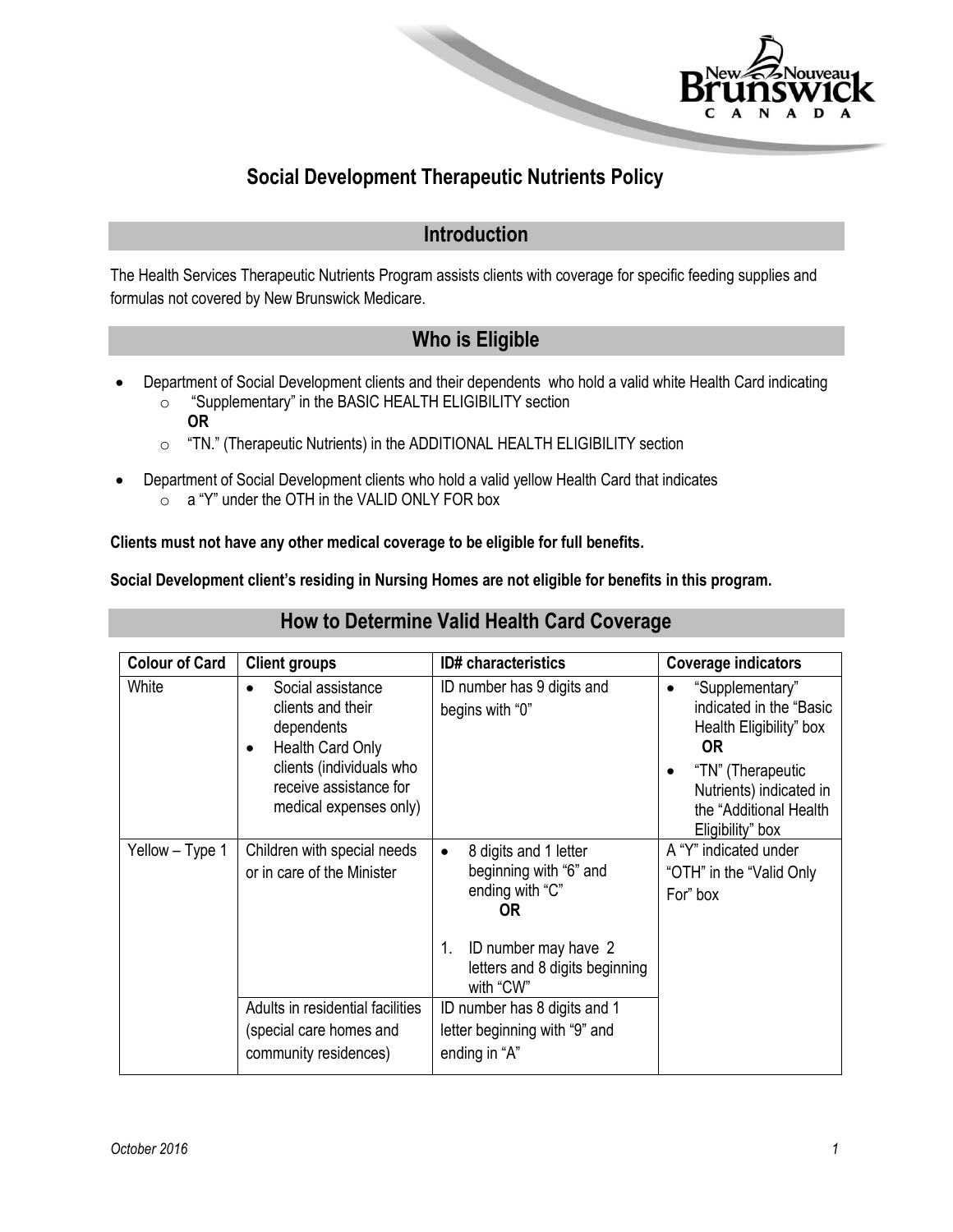| Yellow $-$ Type 2   Nursing Home residents | ID number has 8 digits and 1<br>letter beginning with an "8" and<br>ending with an "R" | An "X" indicated under<br>"SUPP" in the "Valid Only"<br>For" box |
|--------------------------------------------|----------------------------------------------------------------------------------------|------------------------------------------------------------------|
| Mental Health clients                      | ID number has 8 digits and 1<br>letter beginning with "96" and<br>ending with "A"      |                                                                  |

# **Benefits**

| <b>Eligibility Criteria/</b> | The client suffers from 1 or more of the following:<br>1.                                                                                                                    |                                                                                                         |  |
|------------------------------|------------------------------------------------------------------------------------------------------------------------------------------------------------------------------|---------------------------------------------------------------------------------------------------------|--|
| <b>Limitations</b>           | a gastrointestinal disorder which severely limits their ability to digest food                                                                                               |                                                                                                         |  |
|                              | normally                                                                                                                                                                     |                                                                                                         |  |
|                              | an inability to swallow<br>$\bullet$                                                                                                                                         |                                                                                                         |  |
|                              | an inability to move orally consumed food through the digestive tract<br>$\bullet$                                                                                           |                                                                                                         |  |
|                              | an inability to absorb nutrients from orally consumed foods                                                                                                                  |                                                                                                         |  |
|                              | Only the most cost-effective means of meeting the client's feeding need will be<br>2.<br>approved. Brand name products will only be considered when generic products are not |                                                                                                         |  |
|                              | available or when generic products will not meet the client's medical needs. (Justification                                                                                  |                                                                                                         |  |
|                              | will be required).                                                                                                                                                           |                                                                                                         |  |
|                              | Products must be provided in the most cost-effective packaging or size that will still meet<br>3.                                                                            |                                                                                                         |  |
|                              | the client need and fall within approved maximums.                                                                                                                           |                                                                                                         |  |
|                              | Approvals for TPN are valid for 1 year only. Clients must provide renewal request<br>4.                                                                                      |                                                                                                         |  |
|                              | documentation at least 1 month prior to the expiry of the current approval to ensure<br>continuous coverage.                                                                 |                                                                                                         |  |
|                              | While eligible quantities are not specified, any quantities considered to be excessive<br>5 <sub>1</sub>                                                                     |                                                                                                         |  |
|                              | may be questioned and require justification at the discretion of the Health Services                                                                                         |                                                                                                         |  |
|                              | Program.                                                                                                                                                                     |                                                                                                         |  |
|                              | Benefits may be prescribed by a physician, nurse practitioner and/or registered<br>6.                                                                                        |                                                                                                         |  |
| <b>Documentation</b>         | dieticians<br>For new clients and annual renewals                                                                                                                            |                                                                                                         |  |
| <b>Required</b>              |                                                                                                                                                                              | Therapeutic Nutrients Application Form<br>$\bullet$<br>An estimate<br>$\bullet$                         |  |
|                              | For changes to quantities within the                                                                                                                                         | Detailed information from a qualified health<br>$\bullet$                                               |  |
|                              | current approval period                                                                                                                                                      | professional (see above) justifying the change                                                          |  |
|                              | <b>OR</b>                                                                                                                                                                    | in quantities required and the duration of the                                                          |  |
|                              | For changes to products or the                                                                                                                                               | need.                                                                                                   |  |
|                              | addition of new products within the                                                                                                                                          | A new estimate on a Health Services invoice or<br>$\bullet$                                             |  |
|                              | current approve period.                                                                                                                                                      | E-form indicating the new product(s) and the                                                            |  |
|                              |                                                                                                                                                                              | price(s) for the product(s)                                                                             |  |
|                              | For changes to pricing within the<br>current approval period                                                                                                                 | A new estimate on a Health Services invoice<br>$\bullet$<br>indicating the new price for the product(s) |  |
| <b>Eligible service</b>      | Saint John Regional Hospital                                                                                                                                                 |                                                                                                         |  |
| providers                    |                                                                                                                                                                              |                                                                                                         |  |
| <b>Eligible supplies</b>     | <b>TPN</b> formula<br>$\bullet$                                                                                                                                              |                                                                                                         |  |
|                              | Medications<br>$\bullet$                                                                                                                                                     |                                                                                                         |  |
|                              | Labour<br>$\bullet$                                                                                                                                                          |                                                                                                         |  |
|                              | Shipping                                                                                                                                                                     |                                                                                                         |  |
|                              | Supplies                                                                                                                                                                     |                                                                                                         |  |

### **TOTAL PARENTERAL NUTRITION SUPPLIES**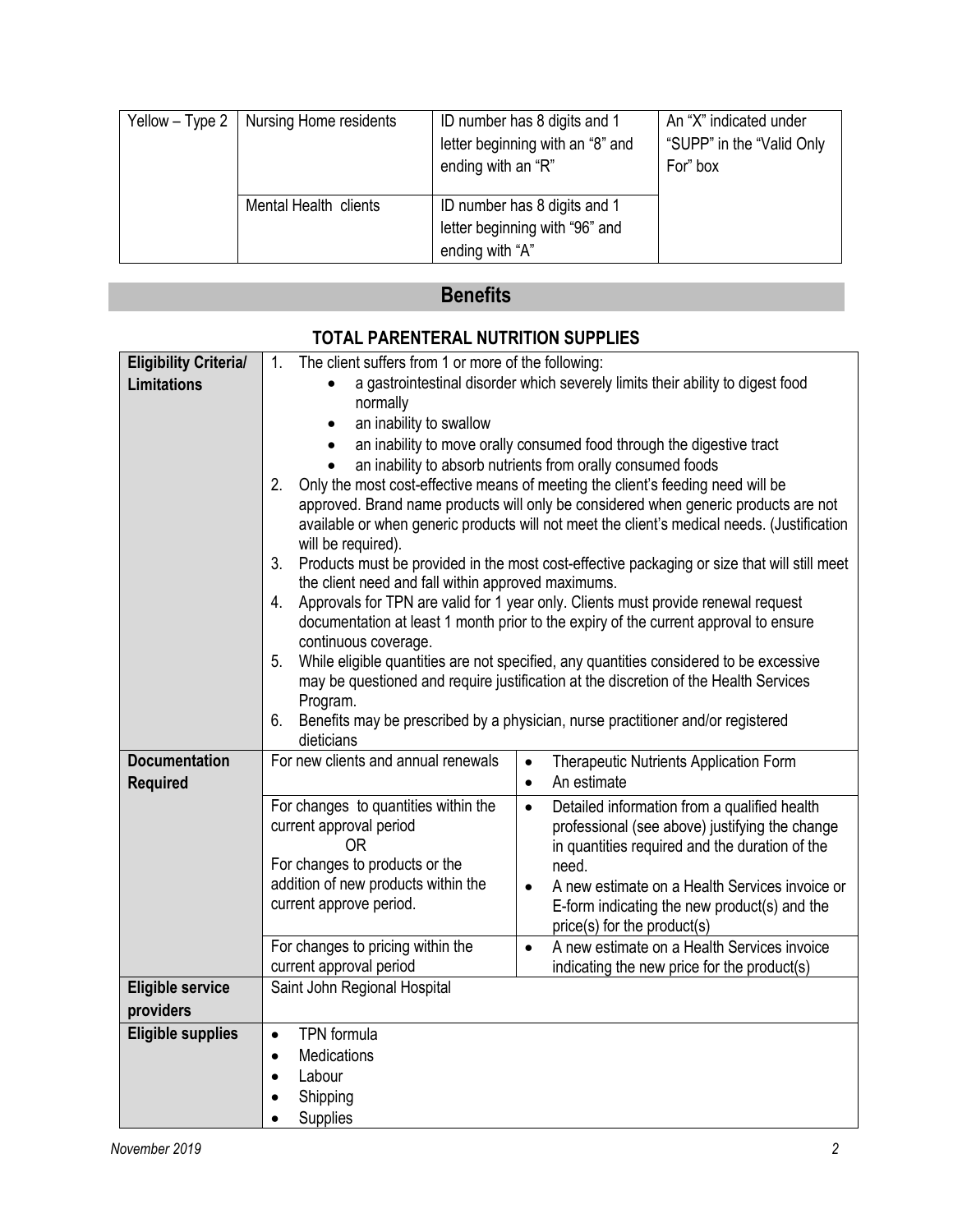| <b>Eligibility</b>      | a. The client is malnourished because they cannot attain adequate oral intake from food<br>1.                                                                                                                                                                                                                                                                                                                                                                                                                                                                        |                                                                                                         |  |  |
|-------------------------|----------------------------------------------------------------------------------------------------------------------------------------------------------------------------------------------------------------------------------------------------------------------------------------------------------------------------------------------------------------------------------------------------------------------------------------------------------------------------------------------------------------------------------------------------------------------|---------------------------------------------------------------------------------------------------------|--|--|
| Criteria/               | and/or oral nutritional supplements                                                                                                                                                                                                                                                                                                                                                                                                                                                                                                                                  |                                                                                                         |  |  |
| <b>Limitations</b>      | AND/OR                                                                                                                                                                                                                                                                                                                                                                                                                                                                                                                                                               |                                                                                                         |  |  |
|                         | The client cannot eat/drink safely due to dysphagia (obstruction, swallowing or<br>b.<br>aspiration issues) or impairment of the gastrointestinal tract<br>The client must receive at least 50% of their nutritional intake via tube feeding.<br>2.<br>3.<br>The client must require tube feeding for a minimum of 3 months. Post-surgical or short-<br>term needs are not a benefit.<br>Children under 19 years of age are eligible for supplies only (not formula).<br>4.<br>5.<br>Only the most cost-effective means of meeting the client's feeding need will be |                                                                                                         |  |  |
|                         |                                                                                                                                                                                                                                                                                                                                                                                                                                                                                                                                                                      |                                                                                                         |  |  |
|                         |                                                                                                                                                                                                                                                                                                                                                                                                                                                                                                                                                                      |                                                                                                         |  |  |
|                         |                                                                                                                                                                                                                                                                                                                                                                                                                                                                                                                                                                      |                                                                                                         |  |  |
|                         |                                                                                                                                                                                                                                                                                                                                                                                                                                                                                                                                                                      |                                                                                                         |  |  |
|                         |                                                                                                                                                                                                                                                                                                                                                                                                                                                                                                                                                                      |                                                                                                         |  |  |
|                         |                                                                                                                                                                                                                                                                                                                                                                                                                                                                                                                                                                      | approved. Brand name products will only be considered when generic products are not                     |  |  |
|                         | available or when generic products will not meet the client's medical needs. (Justification<br>will be required).<br>6.<br>Products must be provided in the most cost-effective packaging or size that will still meet<br>the client need and fall within approved maximums.                                                                                                                                                                                                                                                                                         |                                                                                                         |  |  |
|                         |                                                                                                                                                                                                                                                                                                                                                                                                                                                                                                                                                                      |                                                                                                         |  |  |
|                         |                                                                                                                                                                                                                                                                                                                                                                                                                                                                                                                                                                      |                                                                                                         |  |  |
|                         |                                                                                                                                                                                                                                                                                                                                                                                                                                                                                                                                                                      |                                                                                                         |  |  |
|                         | 7.                                                                                                                                                                                                                                                                                                                                                                                                                                                                                                                                                                   | Approvals for Enteral Feeding are valid for 1 year only. Clients must provide renewal                   |  |  |
|                         |                                                                                                                                                                                                                                                                                                                                                                                                                                                                                                                                                                      | request documentation at least 1 month prior to the expiry of the current approval to                   |  |  |
|                         | ensure continuous coverage.<br>8.                                                                                                                                                                                                                                                                                                                                                                                                                                                                                                                                    | While eligible quantities are not specified, any quantities considered to be excessive                  |  |  |
|                         |                                                                                                                                                                                                                                                                                                                                                                                                                                                                                                                                                                      | may be questioned and require justification at the discretion of the Health Services                    |  |  |
|                         | Program.                                                                                                                                                                                                                                                                                                                                                                                                                                                                                                                                                             |                                                                                                         |  |  |
|                         | 9.                                                                                                                                                                                                                                                                                                                                                                                                                                                                                                                                                                   | Benefits may be prescribed by a physician, nurse practitioner and/or registered                         |  |  |
|                         | dieticians                                                                                                                                                                                                                                                                                                                                                                                                                                                                                                                                                           |                                                                                                         |  |  |
|                         | 10. Only the supplies listed are eligible benefits.                                                                                                                                                                                                                                                                                                                                                                                                                                                                                                                  |                                                                                                         |  |  |
| <b>Documentation</b>    | For new clients, new products and                                                                                                                                                                                                                                                                                                                                                                                                                                                                                                                                    | <b>Therapeutic Nutrients Application Form</b><br>$\bullet$                                              |  |  |
| <b>Required</b>         | annual renewals                                                                                                                                                                                                                                                                                                                                                                                                                                                                                                                                                      | An estimate<br>$\bullet$                                                                                |  |  |
|                         | For changes to quantities within                                                                                                                                                                                                                                                                                                                                                                                                                                                                                                                                     | Detailed information from a qualified health<br>$\bullet$                                               |  |  |
|                         | the current approval period                                                                                                                                                                                                                                                                                                                                                                                                                                                                                                                                          | professional (see above) justifying the change in                                                       |  |  |
|                         | 0 <sub>R</sub>                                                                                                                                                                                                                                                                                                                                                                                                                                                                                                                                                       | quantities required and the duration of the need.                                                       |  |  |
|                         | For changes to products or the                                                                                                                                                                                                                                                                                                                                                                                                                                                                                                                                       | A new estimate on a Health Services invoice<br>$\bullet$                                                |  |  |
|                         | addition of new products within                                                                                                                                                                                                                                                                                                                                                                                                                                                                                                                                      | indicating the new product(s) and the price(s) for                                                      |  |  |
|                         | the current approve period.                                                                                                                                                                                                                                                                                                                                                                                                                                                                                                                                          | the product(s)                                                                                          |  |  |
|                         | For changes to pricing within the<br>current approval period                                                                                                                                                                                                                                                                                                                                                                                                                                                                                                         | A new estimate on a Health Services invoice<br>$\bullet$<br>indicating the new price for the product(s) |  |  |
| <b>Eligible service</b> | NB licensed pharmacies<br>٠                                                                                                                                                                                                                                                                                                                                                                                                                                                                                                                                          |                                                                                                         |  |  |
| providers               | NB licensed medical suppliers<br>$\bullet$                                                                                                                                                                                                                                                                                                                                                                                                                                                                                                                           |                                                                                                         |  |  |
| Eligible                | Feeding formula<br>$\bullet$                                                                                                                                                                                                                                                                                                                                                                                                                                                                                                                                         |                                                                                                         |  |  |
| supplies                | Feeding pump and related supplies (IV pole, pump sets, backpack)<br>$\bullet$                                                                                                                                                                                                                                                                                                                                                                                                                                                                                        |                                                                                                         |  |  |
|                         | Feeding bags, containers,<br>$\bullet$<br>Feeding tubes, securement devices and connectors<br>$\bullet$<br>60 cc syringes-without needles (for feeding and flushing only), catheters, adapters and<br>$\bullet$                                                                                                                                                                                                                                                                                                                                                      |                                                                                                         |  |  |
|                         |                                                                                                                                                                                                                                                                                                                                                                                                                                                                                                                                                                      |                                                                                                         |  |  |
|                         |                                                                                                                                                                                                                                                                                                                                                                                                                                                                                                                                                                      |                                                                                                         |  |  |
|                         | tips<br>Tapes & adhesive removers<br>$\bullet$<br>Non-medicated dressings & drain sponges<br>$\bullet$<br>Saline, sterile water                                                                                                                                                                                                                                                                                                                                                                                                                                      |                                                                                                         |  |  |
|                         |                                                                                                                                                                                                                                                                                                                                                                                                                                                                                                                                                                      |                                                                                                         |  |  |
|                         |                                                                                                                                                                                                                                                                                                                                                                                                                                                                                                                                                                      |                                                                                                         |  |  |
|                         |                                                                                                                                                                                                                                                                                                                                                                                                                                                                                                                                                                      |                                                                                                         |  |  |

### **ENTERAL FEEDING SUPPLIES**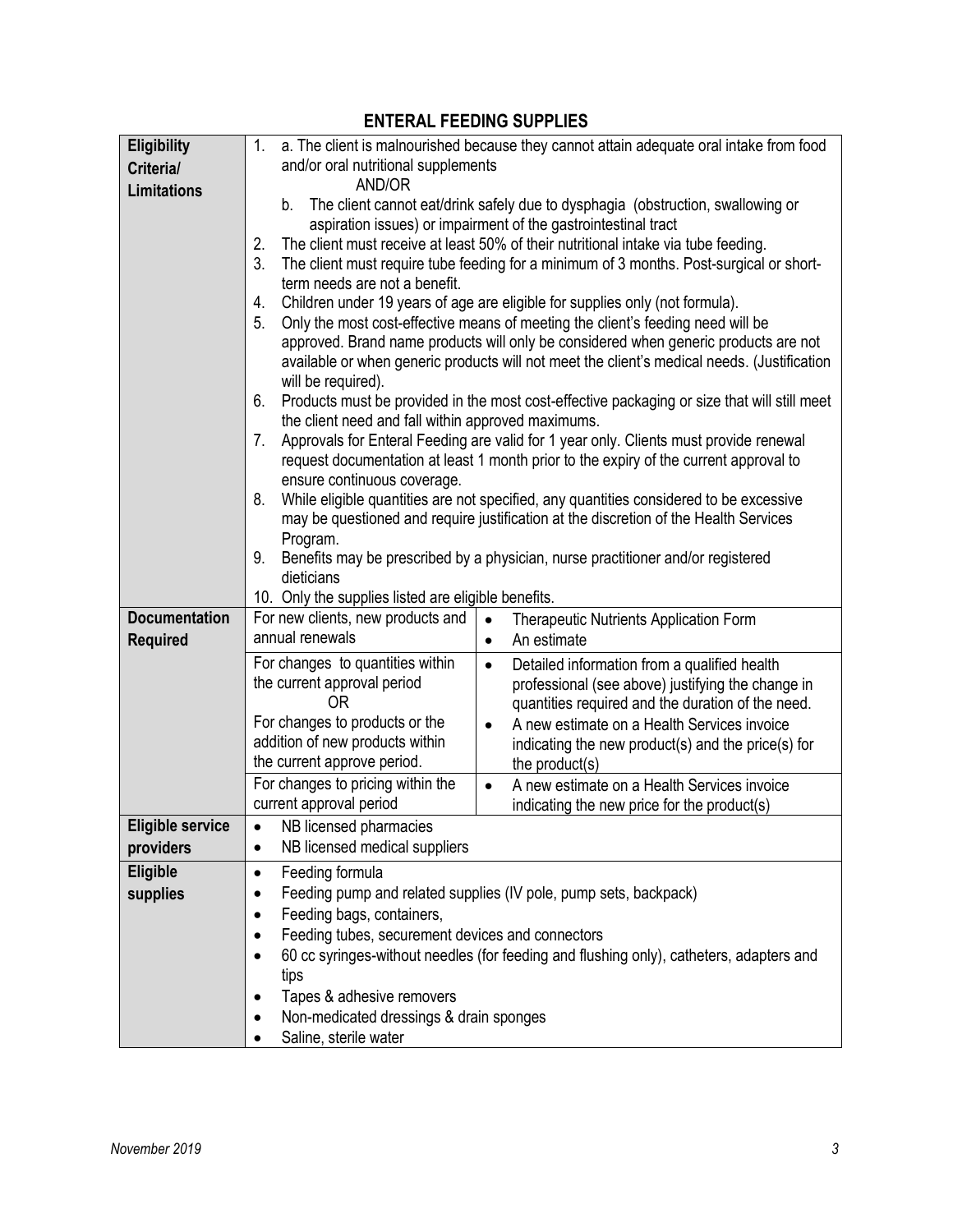| <b>DIETARY SUPPLEMENT</b>    |                                                                                                                     |                                                                                                                                                                             |  |
|------------------------------|---------------------------------------------------------------------------------------------------------------------|-----------------------------------------------------------------------------------------------------------------------------------------------------------------------------|--|
| <b>Eligibility Criterial</b> | 1.                                                                                                                  | The Dietary Supplement benefit is intended for Social Development clients:                                                                                                  |  |
| <b>Limitations</b>           |                                                                                                                     | a) who require short-term caloric supplementation to aid in their preparation for                                                                                           |  |
|                              |                                                                                                                     | surgery, or recovery from surgery, severe injury, serious disease, or the side effects of                                                                                   |  |
|                              | medical treatment and/or                                                                                            |                                                                                                                                                                             |  |
|                              |                                                                                                                     | b) who because of their medical diagnosis, present with one or more severe chronic                                                                                          |  |
|                              |                                                                                                                     | conditions that prevent them from obtaining adequate daily nutrition received by                                                                                            |  |
|                              | eating real food alone (including pureed).                                                                          |                                                                                                                                                                             |  |
|                              |                                                                                                                     | Please note: This benefit is not intended to alleviate food security issues for                                                                                             |  |
|                              | clients. Dietary supplements will only be provided when medical justification<br>supports the need for the benefit. |                                                                                                                                                                             |  |
|                              | Eligible conditions include:<br>2.                                                                                  |                                                                                                                                                                             |  |
|                              | Major physical trauma                                                                                               |                                                                                                                                                                             |  |
|                              | Preoperative or postoperative period<br>٠                                                                           |                                                                                                                                                                             |  |
|                              | Significant weight loss<br>$\bullet$                                                                                |                                                                                                                                                                             |  |
|                              | $\bullet$                                                                                                           | Moderate to server immune suppression objectively documented                                                                                                                |  |
|                              | $\bullet$                                                                                                           | Currently receiving chemotherapy, radiation or interferon treatment                                                                                                         |  |
|                              | GI malabsorption condition objectively documented<br>$\bullet$                                                      |                                                                                                                                                                             |  |
|                              | Neurological degeneration objectively documented                                                                    |                                                                                                                                                                             |  |
|                              | 3.                                                                                                                  | Benefits may be prescribed by a physician, nurse practitioner, registered dietician or                                                                                      |  |
|                              | speech language pathologist.                                                                                        |                                                                                                                                                                             |  |
|                              | 4.                                                                                                                  | Adults are eligible for a maximum of 4 cans a day. Children under 15 years of age are                                                                                       |  |
|                              | eligible for a maximum of 2 cans a day                                                                              |                                                                                                                                                                             |  |
|                              | 5.                                                                                                                  | A Dietary Supplement Application form must be completed regardless of how long the                                                                                          |  |
|                              |                                                                                                                     | benefit is required. All requests over 6 months require an attached letter of                                                                                               |  |
|                              |                                                                                                                     | explanation that provides further detailed justification for the benefit. Subsequent<br>requests within a 2-year period (for 3-, 6-, or 12-month approvals) also require an |  |
|                              |                                                                                                                     |                                                                                                                                                                             |  |
|                              | attached letter of explanation.                                                                                     |                                                                                                                                                                             |  |
|                              | 6.                                                                                                                  | If an authorized prescriber requests to extend the benefit beyond the maximum time                                                                                          |  |
|                              |                                                                                                                     | (i.e., 3, 6 or 12 months), another Dietary Supplement Application form must be<br>completed during a follow-up appointment with the client, and a letter of explanation     |  |
|                              |                                                                                                                     | must be attached. In situations where the client's medical condition supports a long-                                                                                       |  |
|                              |                                                                                                                     | term (indefinite) approval, and the application form and attached letter clearly explain                                                                                    |  |
|                              |                                                                                                                     | the need, Health Services will no longer require another application form from the                                                                                          |  |
|                              |                                                                                                                     | authorized prescriber for this client. Benefits that are approved long term require a                                                                                       |  |
|                              |                                                                                                                     | new cost estimate only when there is a price adjustment from the original approval.                                                                                         |  |
|                              | 7.                                                                                                                  | Assistance will be provided based on the most economical brand available at a                                                                                               |  |
|                              |                                                                                                                     | client's pharmacy, unless the client has a medical condition (i.e., celiac disease)                                                                                         |  |
|                              |                                                                                                                     | where the client requires a specific brand. The medical condition must be indicated on                                                                                      |  |
|                              | the diagnosis and explanation section of the application form.                                                      |                                                                                                                                                                             |  |
|                              |                                                                                                                     |                                                                                                                                                                             |  |
| <b>Documentation</b>         | New clients                                                                                                         | Dietary Supplement Benefit Application Form<br>$\bullet$                                                                                                                    |  |
| <b>Required</b>              |                                                                                                                     | (Sections 1, 2, and 3 completed by an                                                                                                                                       |  |
|                              |                                                                                                                     | authorized prescriber)                                                                                                                                                      |  |
|                              |                                                                                                                     | A cost estimate E-form submitted by a<br>$\bullet$                                                                                                                          |  |
|                              |                                                                                                                     | pharmacy                                                                                                                                                                    |  |
|                              |                                                                                                                     | Requests over 6 months require an attached                                                                                                                                  |  |
|                              |                                                                                                                     | letter of explanation                                                                                                                                                       |  |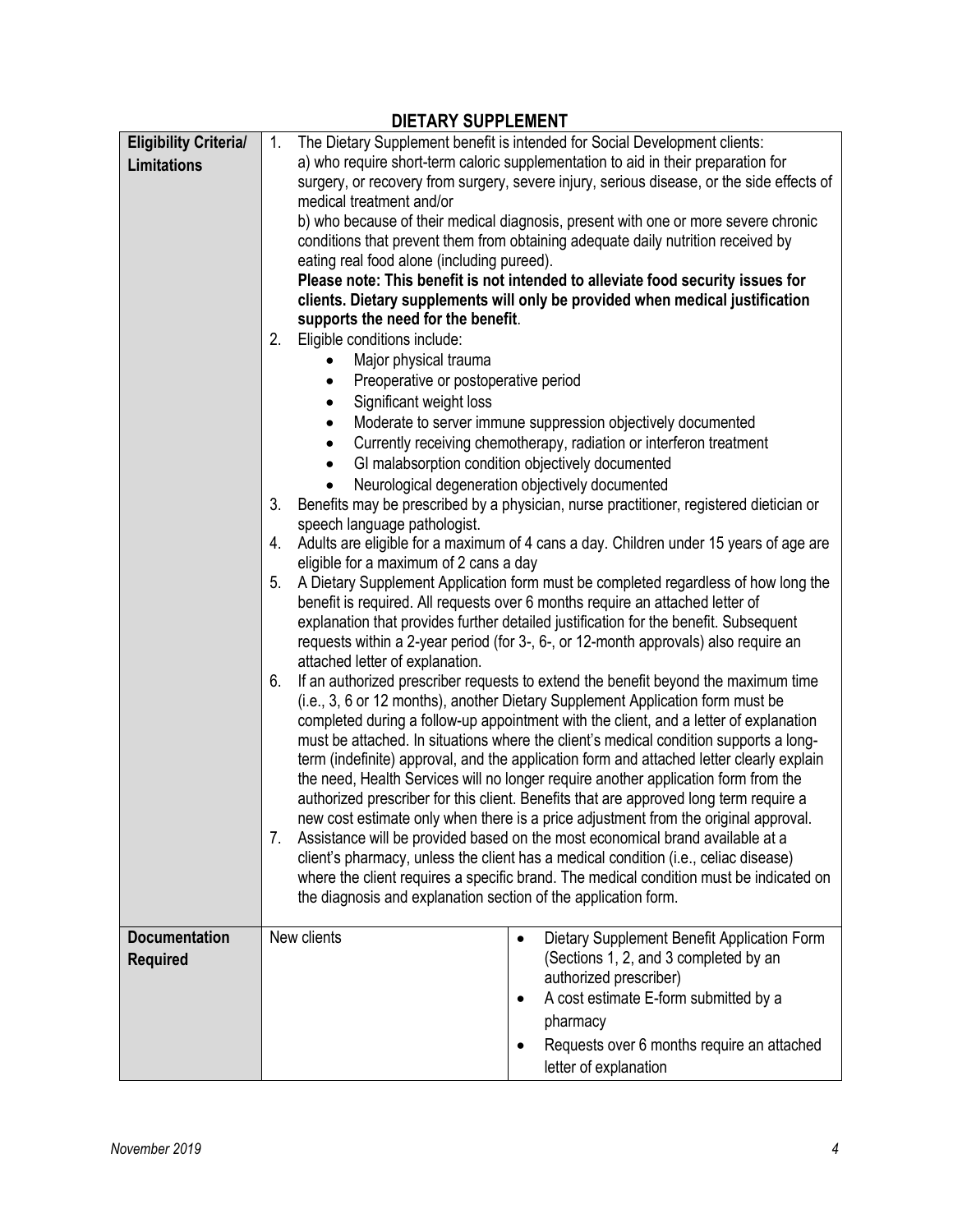|                                      | All subsequent benefit requests<br>(within a 2-year period)                                              | $\bullet$<br>$\bullet$<br>$\bullet$ | Dietary Supplement Benefit Application Form<br>(Sections 1, 2, and 3 completed by an<br>authorized prescriber)<br>A cost estimate E-form submitted by a<br>pharmacy<br>An attached letter of explanation                              |
|--------------------------------------|----------------------------------------------------------------------------------------------------------|-------------------------------------|---------------------------------------------------------------------------------------------------------------------------------------------------------------------------------------------------------------------------------------|
|                                      | Clients with long-term approvals                                                                         |                                     | A new cost estimate E-form only when there is<br>a price adjustment from the original approval.                                                                                                                                       |
|                                      | Changes to quantities, products or<br>the addition of new products within<br>the current approval period | $\bullet$                           | Detailed information from a qualified health<br>professional (see above) justifying the change<br>in quantities required and the duration of the<br>need.<br>A new cost estimate E-form indicating the new<br>product(s) and price(s) |
|                                      | Changes to pricing within the current<br>approval period                                                 | $\bullet$                           | A new cost estimate E-form indicating the new<br>price for the product(s)                                                                                                                                                             |
| <b>Eligible service</b><br>providers | licensed NB pharmacies<br>٠<br>licensed NB medical suppliers                                             |                                     |                                                                                                                                                                                                                                       |

| <b>Eligibility Criterial</b> | Client must be approved for TPN, Enteral Feeding or Dietary Supplement supplies<br>1.         |                                                           |  |
|------------------------------|-----------------------------------------------------------------------------------------------|-----------------------------------------------------------|--|
| <b>Limitations</b>           | by the Health Services Program.                                                               |                                                           |  |
|                              | Only the products listed below can be considered for special authorization.<br>2.             |                                                           |  |
|                              | 3.<br>Additional medical justification from a qualified health professional (see above) will  |                                                           |  |
|                              | be required which explains why the product or the additional quantities are medically         |                                                           |  |
|                              | essential for the client and how long the need will exist.                                    |                                                           |  |
|                              | Commercial thickeners are only eligible for clients receiving dietary supplement.<br>4.       |                                                           |  |
| <b>Documentation</b>         | For new clients, new products and<br>Therapeutic Nutrients Application Form                   |                                                           |  |
| <b>Required</b>              | An estimate<br>annual renewals<br>$\bullet$                                                   |                                                           |  |
|                              | For changes to quantities within                                                              | Detailed information from a qualified health<br>$\bullet$ |  |
|                              | the current approval period                                                                   | professional (see above) justifying the change in         |  |
|                              | 0R                                                                                            | quantities required and the duration of the need.         |  |
|                              | For changes to products or the<br>A new estimate on a Health Services invoice or<br>$\bullet$ |                                                           |  |
|                              | addition of new products within the<br>E-form indicating the new product(s) and the           |                                                           |  |
|                              | current approve period.                                                                       | price(s) for the product(s)                               |  |
|                              | For changes to pricing within the                                                             | A new estimate on a Health Services E-form<br>$\bullet$   |  |
|                              | current approval period                                                                       | indicating the new price for the product(s)               |  |
| <b>Eligible service</b>      | licensed NB pharmacies<br>$\bullet$                                                           |                                                           |  |
| providers                    | licensed NB medical suppliers                                                                 |                                                           |  |
| <b>Eligible supplies</b>     | Cleansing products<br>$\bullet$                                                               |                                                           |  |
|                              | Medicated skin creams, ointments or dressings<br>$\bullet$                                    |                                                           |  |
|                              | Transparent & hydrocolloid dressings<br>$\bullet$                                             |                                                           |  |
|                              | Any waterproof or hypoallergenic products                                                     |                                                           |  |
|                              | Gloves<br>$\bullet$                                                                           |                                                           |  |
|                              | Lubricating gel<br>$\bullet$                                                                  |                                                           |  |
|                              | Brand name dietary supplements                                                                |                                                           |  |
|                              | Thickening agents                                                                             |                                                           |  |
|                              | Nutritional supplements for formula                                                           |                                                           |  |